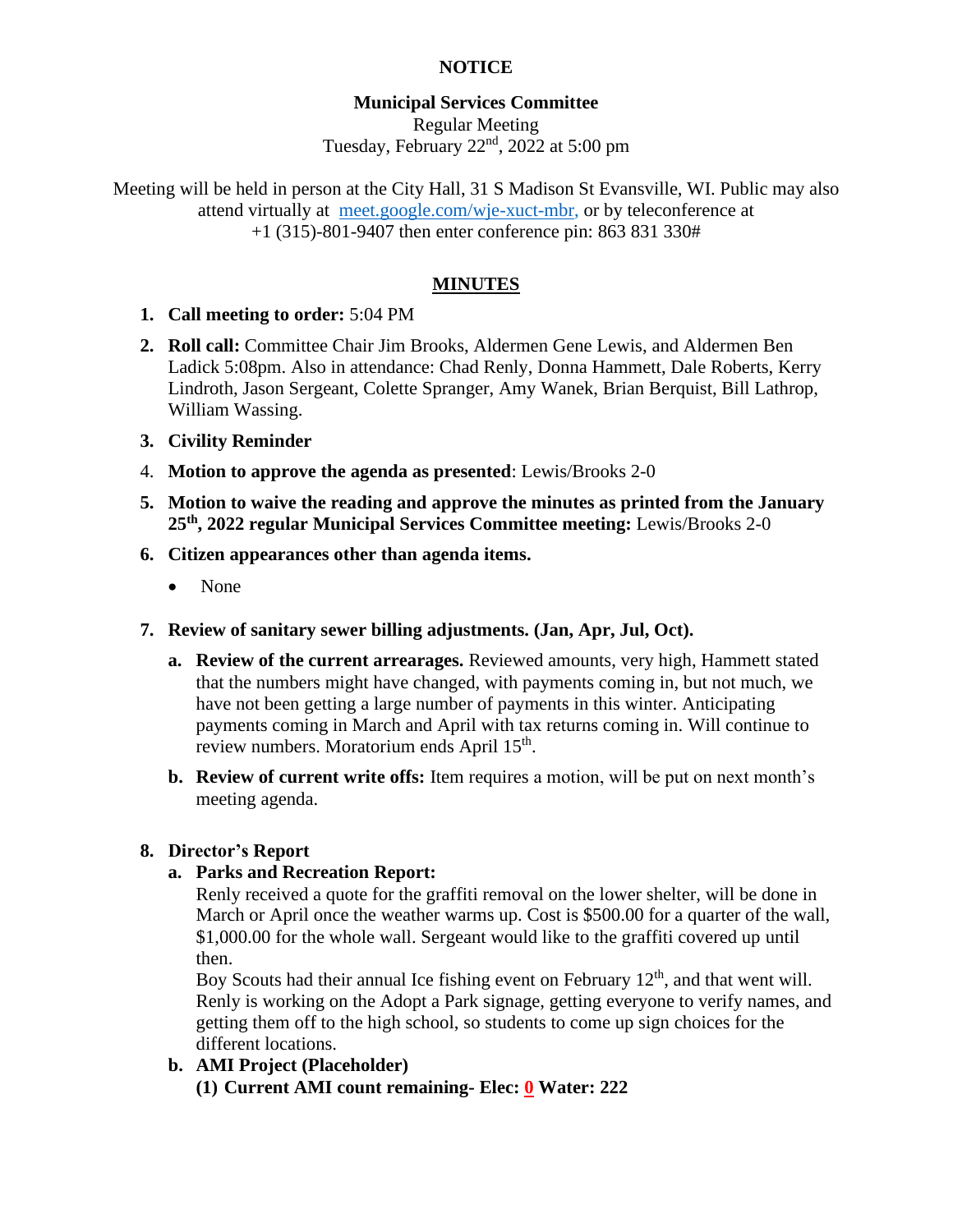There were few older meters that we had been able to change out. We are out of the communication modules and are on the list to get the new version of them, there are a couple of utilities that are going to be the testers for the communication modules and are hoping that it will just be install and go situation, the testing has begun and we are hoping to get a shipment soon.

# **c. Lake Leota Dam Repair Update (Placeholder)**

Renly stated that we just got final approval from the DNR and are hoping to put it out to bid next week, we are still looking at what dates to have the bid opening, probably around the  $1<sup>st</sup>$  of April.

**d. Municipal Services building expansion progress report. (Placeholder)** Nothing new

# **e. Home Energy Report Mailer:**

This something that WPPI does every year with the marketing material, we are only sending this to customer that we have the square footage of the home, this information was sent to WPPI and they will be mailing them out, cost was just over \$1000 to send them out. This provides some additional information, getting customers to contact us to help lower their utility bills.

### **f. New Personalized Electric Marketing Materials – Review:** These will be going out in a couple of phases, going in the paper, Facebook, website,

bill inserts.

## **9. City Engineer Report**

**a. Sub-division / Development Update:** We have the final Settlers Grove agreement all set on the city side, Renly and Berquist have been reviewing the plans for Settlers Grove and the last stages of Westfield Meadow the east end of Porter Rd, where the sidewalk ends. Developers were hoping to get Porter Rd done in one project, but there are DNR concerns with the wetlands that will make this impossible, therefore the projects for Porter Rd will be in two phases. Phase 1 will have to go up to the bridge where the stormwater pond is and runs under Porter Rd, this is still on the schedule for April 1<sup>st</sup>. This will involve closing Porter Rd for 6 weeks, this will also open up 20 developable lots. Phase 2 will be later in 2022 or early 2023, this will also close Porter Rd for about 6 weeks, and this is for Settlers Grove which is to the west of the pond. Brooks asked if the developer agreement was closed for Westfield Meadows, Berquist stated that no it was not, because they are not done yet.

#### **b. Inflow and Infiltration Study (Placeholder):** Still on stand by

# **c. Water Quality**

Working on Spring Flushing plan, and will reevaluate after that. This schedule will go in the paper, and the website, this is normally done every year anyway.

# **d. Roadway construction & other project updates.**

- **First & Second St Projects:** In the next 3-4 weeks there will be a warranty walk.
- **Sidewalks:** Finishing up the Liberty St plans
- **BIL (Bipartisan Infrastructure Law) Possible Project Submittals Ph1:** This is the DOT share of the infrastructure bill, they are taking applications for project funds, which are being worked on and are due April 1<sup>st</sup>. The funds are for future projects (2023).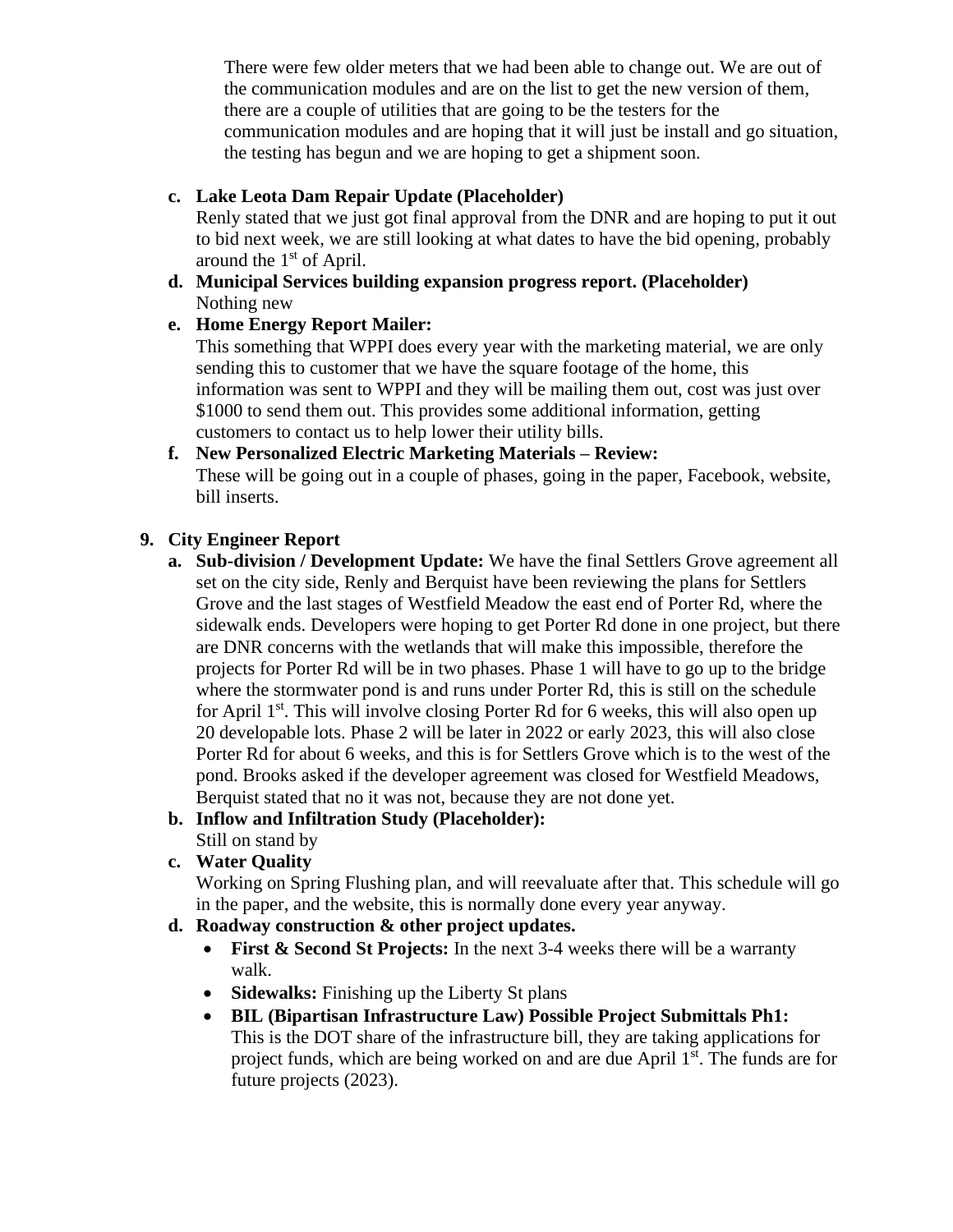Brooks asked what the 2023 street project, Brown School Rd, but Renly was working on updating the CIP, but 2023 was going to be a down year for projects.

### **10. Administrative Staff's Report**

- **a. West Side Park Progress (Placeholder)** Nothing New
- **b. Motion to recommend the rezoning of parcel 6-27-559.5071 from R1 to R2, and create a land division of a residential lot into two residential lots.** Ladick/Lewis 3-0
- **c. Motion to recommend the rezoning of parcel 6-27-559.5067 from R1 to R2, and create a land division of a residential lot into two residential lots.** Ladick/Lewis 3-0
- **d. Motion to recommend the rezoning of parcel 6-27-316.368 from R1 to R2, and create a land division of a residential lot into two residential lots.** Ladick/Lewis 3-0
- **e. Motion to recommend approval for the creation of a 2.0-acre residential lot within the City's Extraterritorial Jurisdiction, finding that it satisfies the requirements of Sec.**

**110-230 of the City of Evansville Municipal Code.:** Ladick/Lewis 3-0 with the condition of it being a 2.0-acre lot.

### 11. WPPI

- **a. Amy Wanek – ESR Report**
	- **WPPI Energy Efficiency RFP was released 2/1/22. Key Accounts were notified ahead of time in case they wanted to apply. The RFP is geared towards Key Accounts because there are minimum savings to be eligible.** None of the Key accounts have applied
	- **One solar project was submitted and approved. Six have been installed/given permission to operate in Jan/early Feb.**
	- **Focus paid out incentives worth \$2,100 to residential customers, \$2,000 of which were for solar projects and the remaining \$100 for a new natural gas furnace**.
- **b. WPPI Funds disbursement discussion Funds for 2022**:
	- **Community Contribution -** *\$1,500, none spent yet*
	- **Economic Development**  \$1,000, none spent yet
	- **Schools and Education Outreach** \$2,000, none spent yet but (1) \$**1,000 scholarship earmarked for the HS:** Have had a few students apply for the scholarship
	- **Customer Service and Branding**  \$15,552, \$1,000 spent for Ford dealership EV Charger Incentive, \$14,552 remaining.
	- **EV Charger Fund** this incentive is set up as a 50%/50% split between member CSB and WPPI funds. The total available from WPPI in a calendar for charging incentives is \$5,000.
		- **1. Residential customers can get \$250 for a level 2 charger**
		- **2. Commercial customers can get \$1,000 or \$1,500 for a dual head.**
		- Brooks asked about if the National Theater has booked yet, Wanek stated that it normally starts booking later in the year.